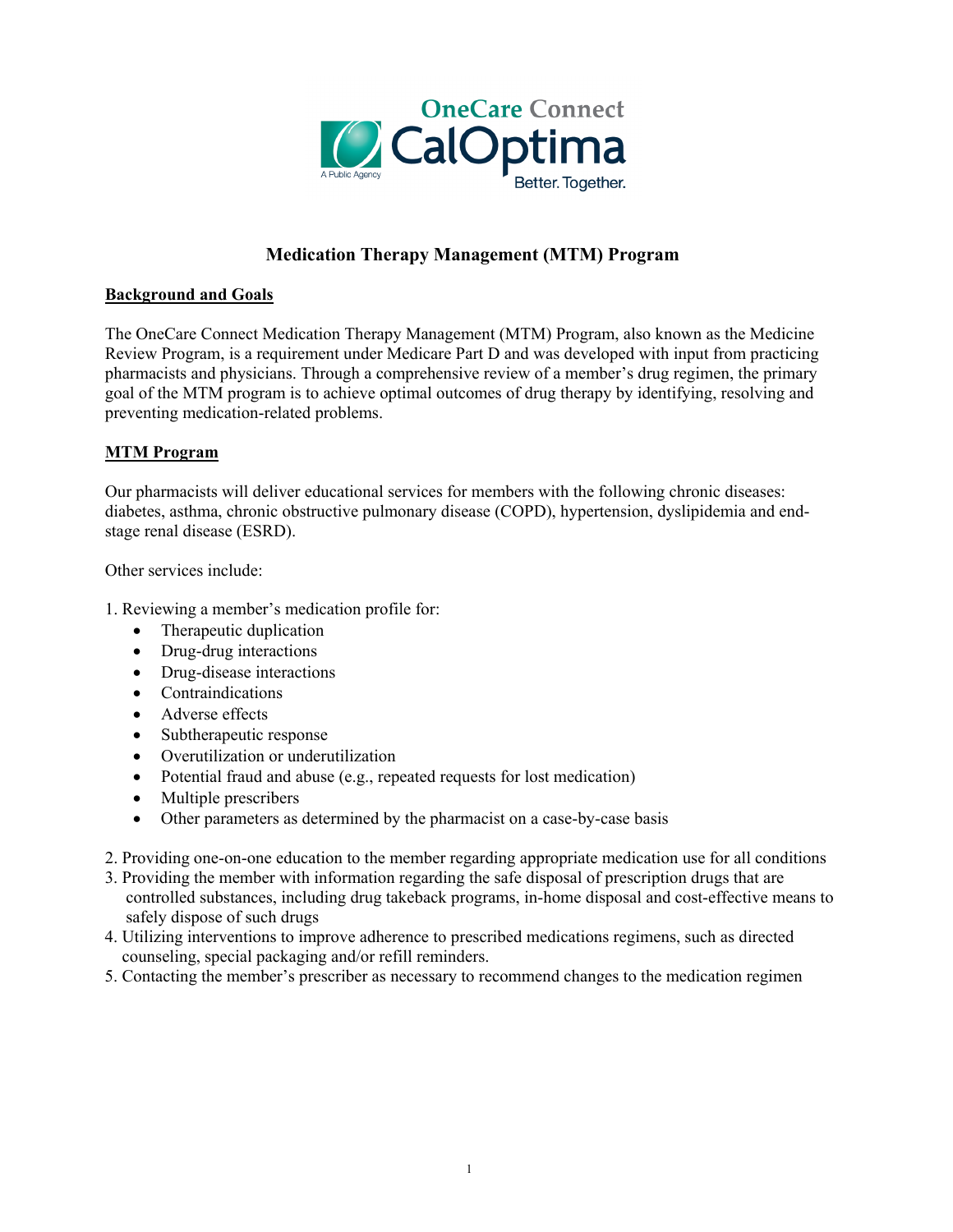

## **Physician Communication**

The member's primary care provider (PCP) plays an important role in the provision and coordination of quality care to OneCare Connect members. After a member has completed a medication review with a pharmacist, a letter will be faxed with recommendations to the member's PCP.

#### **Member Recruitment**

Members will be identified for participation and mailed an invitation every quarter to participate in the program. The invitation explains the benefits of participating.

Members are invited to participate in the program if they:

- 1. Receive medications for three or more of the following diseases:
	- Diabetes
	- Asthma
	- COPD
	- Hypertension
	- Dyslipidemia
	- End-stage renal disease (ESRD): This is determined from a prescription claim or diagnosis.
- 2. Are receiving eight or more different Part D medications per quarter
- 3. Are projected to exceed \$4,696 in pharmacy expenditures annually

Due to the growing concern regarding the overutilization of opioids in the treatment of patients with chronic pain not associated with cancer, Part D plans have been encouraged to offer MTM services to members who are at risk of adverse events due to opioid overutilization, but do not otherwise qualify for MTM.

MTM services are now being offered to members who meet the Overutilization Monitoring System (OMS) criteria. OMS criteria are determined by the Centers for Medicare & Medicaid Services (CMS) annually to identify Part D members who CMS believes are at the highest risk of adverse events or overdose due to total cumulative morphine milligram equivalents (MME) of 90 mg or more during the past six months, obtaining opioids from multiple unique prescribers and/or pharmacies, and/or recent history of opioid overdose. Members with active cancer-related pain, in hospice, receiving palliative or end-of-life care in a long-term care facility, or with sickle cell disease are exempt from OMS criteria.

The Part D Drug Management Program will identify at-risk and potentially at-risk members. These identified members receive the same CMRs, TMRs and interventions as members who meet the specified MTM criteria 1–3 listed above.